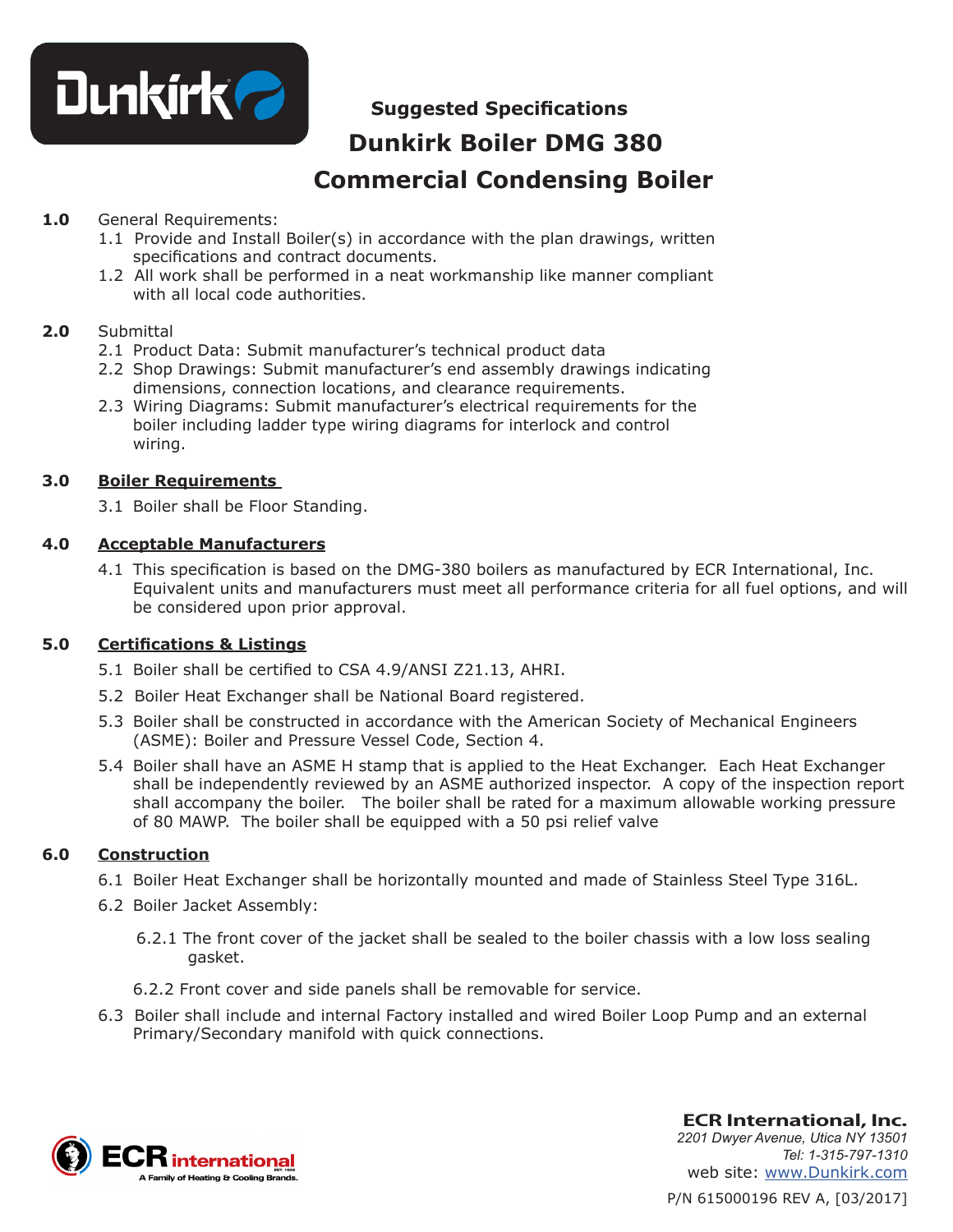#### 6.4 Burner Components

 6.4.1 Gas Valve shall be negative regulation delivering the proper quantity of fuel based on the speed of the combustion air blower. The valve shall be able to operate at gas supply inlet pressures as indicated.

| <b>Gas Supply Pressure</b>    |                               |                               |                               |
|-------------------------------|-------------------------------|-------------------------------|-------------------------------|
| <b>Natural Gas</b>            |                               | <b>Propane</b>                |                               |
| <b>Minimum</b><br>Inches W.C. | <b>Maximum</b><br>Inches W.C. | <b>Minimum</b><br>Inches W.C. | <b>Maximum</b><br>Inches W.C. |
| 3.0                           | 10.5                          | 5.0                           | 13.5                          |

- 6.4.2 Combustion air blower shall be equipped with a variable speed blower to regulate the amount of premix gas/air through the blower assembly and into the burner. The on board control system shall regulate the speed of the blower to modulate the capacity of the boiler from 10% input firing rate up to 100% input firing rate.
- 6.4.3 Gas Burner shall be constructed of a stainless steel to provide an even and consistent flame at all levels of modulation.
- 6.4.4 Ignition system shall consist of a spark generator and a combined direct spark igniter (DSI) and flame sensing rod.

#### **7.0 Control/Safety Devices**

- 7.1 Boiler shall utilize a control and user interface with LCD text and graphics display that provides boiler operational/status information, self-diagnostic features, boiler operational history, outdoor air sensor, and DHW Indirect tank priority.
- 7.2 Control system shall continuously monitor the boiler during operation and standby modes. The control shall operate in such a manor to receive input data from the supply, return and outdoor air temperature sensors and adjust the modulation rate accordingly.
- 7.3 Boiler's control system shall consist of the following safety devices factory installed on the boiler:
	- 7.3.1 Safety devices factory installed on the boiler: Supply and Return water temperature sensors, high limit temperature sensor, vent temperature sensor, heat exchanger temperature limit, and Low Water Pressure sensor.
	- 7.3.2 The boiler control shall have Cold Start compensation and 30 second flame stabilization period.
	- 7.3.3 The boiler control shall have an Anti-Wind function that increases fan speed to reduce the risk of flame loss.
	- 7.3.4 The boiler control shall be capable of modulating the boiler loop pump speed to compensate for load conditions.
- 7.4 The boiler shall be equipped with; a temperature/pressure gauge, ASME certified pressure relief valve.
- 7.5 CSD-1 option which consists of the following additional field installed controls: Manual reset high limit device, UL Listed Probe Style manual reset Low water cut-off.



**ECR International, Inc.** *2201 Dwyer Avenue, Utica NY 13501 Tel: 1-315-797-1310* web site: www.Dunkirk.com

P/N 615000196 REV A, [03/2017]